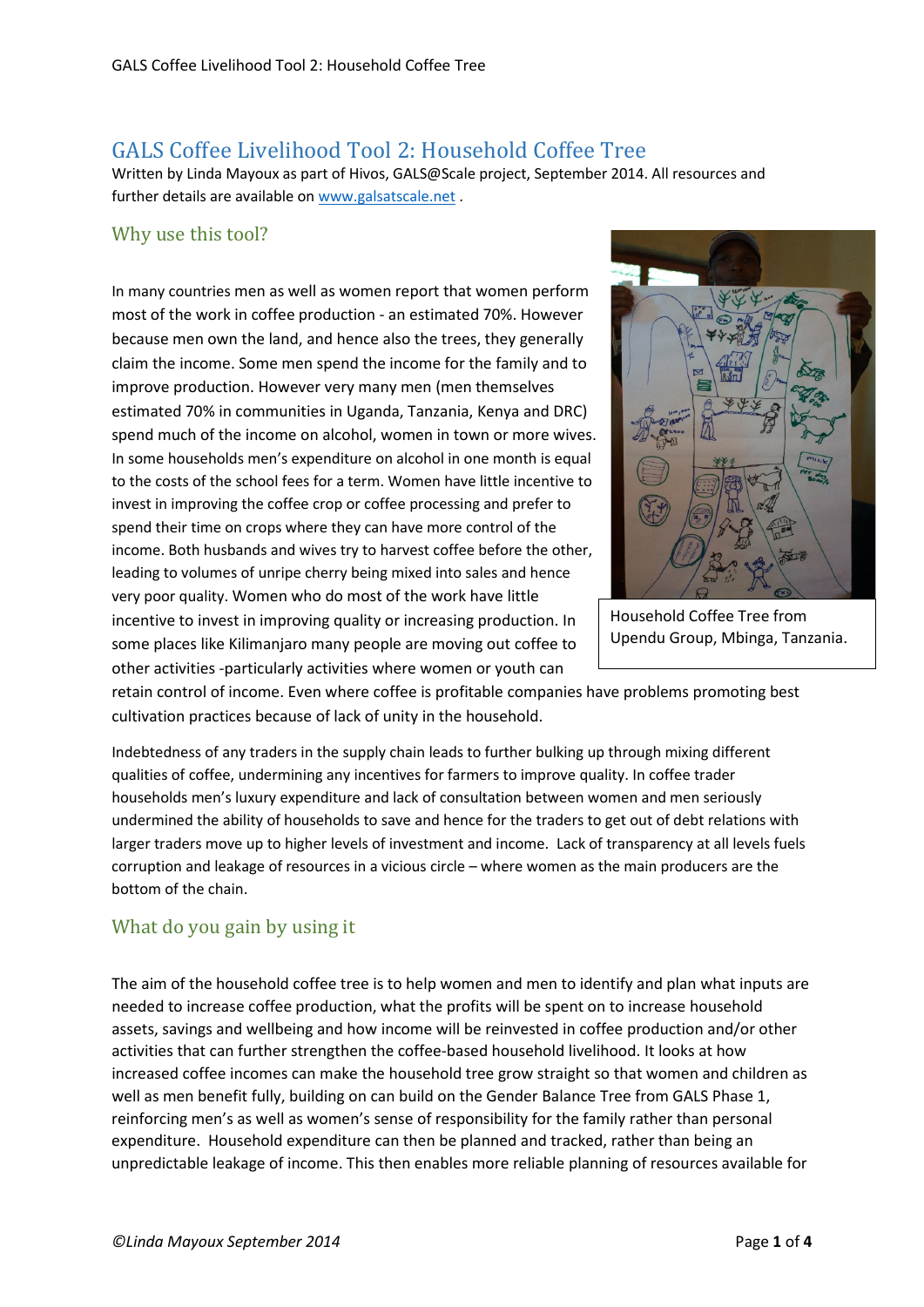reinvestment in improving quality and quantity, thus also benefitting companies – building also on the discussions from the Challenge Action Tree for increasing incomes.

## Who applies the tool and for whom?

The tool is used on an individual or household level. Any tools are most useful when details are put on and analysed carefully. This tool is therefore best used by people who have done the GALS Gender Balance Tree and so have an understanding of gender issues, drawing and analytical skills so they can go into details and quantification. But once learned it is easy for farmers and farm households to use themselves on their own and track how they are spending incomes from coffee in the household, and how far they are reinvesting and saving.

Individual household trees can also be shared within groups to compare strategies and how to increase success.

### How does it work?

All GALS trees have five parts:

- 1. trunk representing the issue (in this case moving from current production to increased target production) and main people involved,
- 2. roots (in this case inputs of different types),
- 3. branches (in this case outputs or incomes and the way they are spent)
- 4. forces linking roots and branches (in this case reinvestment and savings)
- 5. fruits starting green in relation to an existing situation (blue)
- 6. tracking over time whether fruits turn red (ripe and achieved) or black (withered and dead)

This tree can be used as a very detailed analysis with calculation of existing inputs, costs and incomes and profits with investment. However the level of detail will depend on the existing levels of GALS drawing and analysis skill, and also coffee and arithmetical knowledge of the participant/s. Its main purpose is to identify at least some clear ways forward that will increase profits whilst also increasing gender balance. More educated participants or people with a lot of coffee experience are likely to need to put on a solid analysis with systematic colour-coding to identify things they do not already know. But if skill or confidence is low, some of the detailed calculation and colour-coding can be omitted so people are encouraged to use the tool and deepen understanding over time as they track progress.

#### *Step 1: Trunk: what is the target production increase? Who is involved?*

Put the household members in the middle of the trunk. Put women on one side and men on the other (in the same colour but different symbols).

At the bottom of the trunk put the current level of production and annual income from coffee last season (in blue). At the top of the trunk put your target production and anticipated income (in green) for next season (allowing as far as possible for market fluctuation in price).

#### *Step 2: Roots: What inputs are needed*

The household coffee tree has 3 roots:

• Left: current inputs to coffee production in the form of fixed assets (in blue with amounts of money where relevant). The most important assets should go at the top of the root.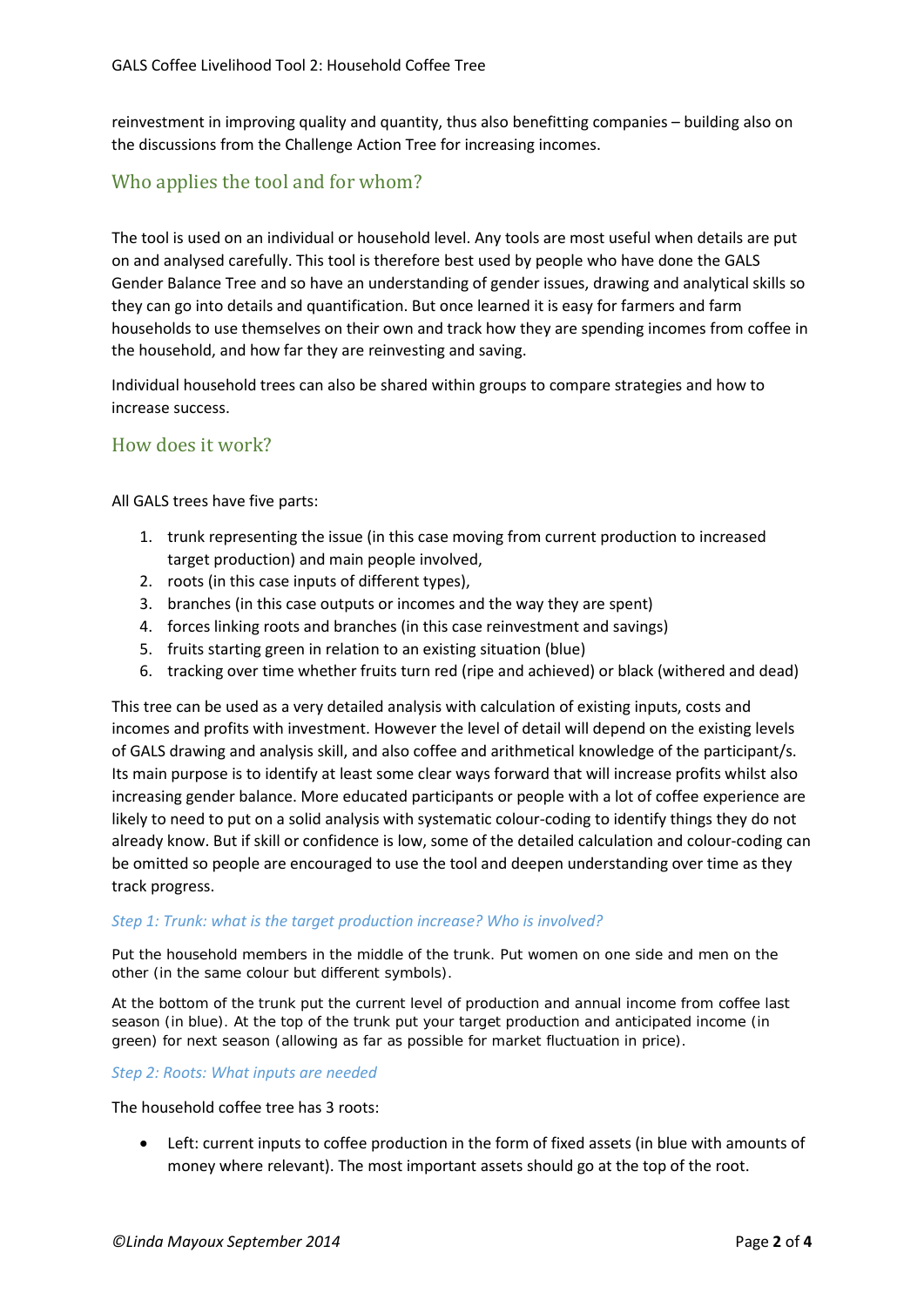- Right: current inputs to coffee production from other economic activities (in blue with amounts of money where relevant).
- Middle: human resource inputs to coffee in the form of labour of different family members and hired labour (in blue with amounts of money where relevant).
- Then where relevant put amounts needed for the targeted increased production in green.
- Brainstorm on possible sources of the added resources needed apart from cross investment between roots - and mark these also on your roots. Identifying how you can bring in more resources will then increase the amount you will have available for reinvestment from the anticipated increased production.
- Have you included all the Good Practices from the Increasing coffee incomes Challenge Action Tree?
- Put the total costs needed for the new production, minus resources available from other sources, at the top of the trunk. Deduct this from the total anticipated income to calculate anticipated profit. (All in green).

### *Step 3: Branches: how will the income be spent?*

The household coffee tree has 3 branches corresponding to each root:

- Middle representing the main wellbeing purpose for increased incomes: Current expenditure on the household (in blue with amounts of money where relevant). From your anticipated profit, how much will you allocate for household needs like school fees, food etc. Maybe also put a couple of treats at the top for good performance if you achieve your target. (in green with amounts of money where relevant)
- Left: Current expenditure on fixed and rolling capital for coffee. From your input costs what will you cover? (in blue with amounts of money where relevant). From your anticipated profit, how much will you allocate? (in green with amounts of money where relevant)
- Right: Current expenditure on other livelihood activities that can support coffee. How much will you allocate to investment in your other livelihood activities? (in blue with amounts of money where relevant). From your anticipated profit, how much will you allocate? (in green with amounts of money where relevant)

#### *Step 4: Fertilising the tree?*

- When you add up the anticipated expenditures from all 3 branches do these add up to the vision total profit in the top middle of the trunk?
- Is there any possibility for savings? If so put the amounts in a savings box (current in blue, planned in green) on a linking line from the left or right branches to the roots to indicate circular 'fertilising'.
- For reinvestment? Put linking lines down from the branches to the roots to indicate circular 'fertilising' reinvestment. Current in blue, planned in green.

#### *Step 5: Does our tree balance?*

- Are women and men now both equally working? Bearing in mind also their contribution to unpaid household work? Ring any necessary changes to work inputs in green.
- Are women and men now benefiting equally from the coffee expenditure? Are women as well as men owning land? Controlling income? Investing in their businesses? Ring any changes to ownership and control in green.